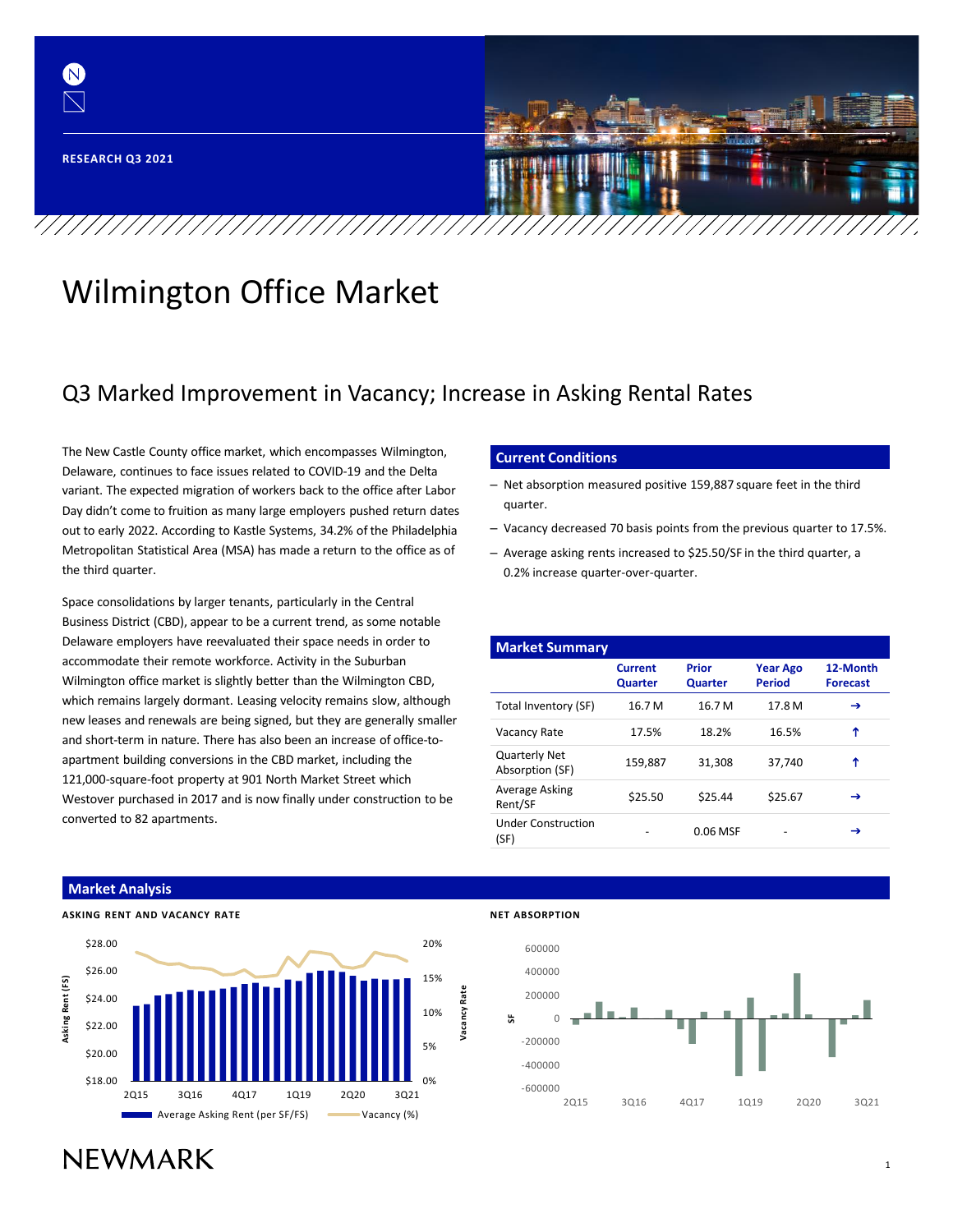The overall vacancy rate declined 70 basis points to 17.5% this quarter, down from 18.2% in the second quarter, however, this is 100 basis points higher than a year ago. Asking rental rates increased to \$25.50/SF, up 0.2% quarter-over-quarter but also down in comparison with last year by 0.7% when the average rate was \$25.67/SF. Year-to-date absorption remains positive at 143,094 SF. Marlette Funding's 60,000-square-foot build-to-suit project at 3419 Silverside Road in the Wilmington North submarket finished construction this quarter which contributed significantly to positive absorption totals. At the end of last quarter, Delaware Claims Processing moved into 66,630 square feet at 1000 North West Street in Wilmington which also factored into this year's positive absorption. On the plus side, available sublease space has declined over the past two quarters. After climbing to 468,702 square feet in the first quarter of 2021, sublease availability has declined significantly since then by 17.0% to 400,556 square feet.

In reference to tenant consolidations, in the Wilmington CBD, Capital One announced it will be leaving 91,000 SF of space at 800 Delaware Avenue and consolidate into its 240,000-square-foot building at 802 Delaware Avenue. In the Chestnut Run R&D Campus, at Renaissance Building 735, Corteva put 41,365 square feet on the market for lease this quarter.

Notable leases signed included the State of Delaware – Division of Public Health leasing 12,000 square feet in the Cambridge Building located at 263 Chapman Road in Newark. At Brandywine Plaza West, located at 1521 Concord Pike in Wilmington, Ferry Joseph, P.A. leased 9,036 square feet. Additional leases signed included Tata America International Corporation renewing for 8,929 square feet at 4250 Lancaster Pike in Wilmington, Buchanan Ingersoll & Rooney PC taking 3,784 square feet at 500 Delaware Avenue in the Wilmington CBD, and Compassionate Care Hospice of Delaware, LLC leasing 3,606 square feet at 111 Continental Drive in Newark.

Moving into the fourth quarter and toward 2022, occupancy is expected to improve in the New Castle County office market, particularly in the Wilmington CBD. While some tenants may continue to downsize their space requirements, the amount of available sublease space appears to have reached its peak back in the first quarter of 2021. Asking rental rates are expected to remain steady, as landlords will remain firm in their asking rates but may offer increased concessions for longer term leases. Construction activity will be a non-factor as there are no new buildings expected to break ground over the next several months.

| <b>Submarket Statistics</b> |                                   |                                             |                                        |                                  |                                         |                                                    |                                                    |                                                  |
|-----------------------------|-----------------------------------|---------------------------------------------|----------------------------------------|----------------------------------|-----------------------------------------|----------------------------------------------------|----------------------------------------------------|--------------------------------------------------|
|                             | <b>Total</b><br>Inventory<br>(SF) | <b>Under</b><br><b>Construction</b><br>(SF) | <b>Total</b><br><b>Vacancy</b><br>Rate | Qtr<br><b>Absorption</b><br>(SF) | <b>YTD</b><br><b>Absorption</b><br>(SF) | <b>Class A</b><br><b>Asking Rent</b><br>(Price/SF) | <b>Class B</b><br><b>Asking Rent</b><br>(Price/SF) | <b>Total</b><br><b>Asking Rent</b><br>(Price/SF) |
| Wilmington CBD              | 7,331,930                         | $\overline{\phantom{a}}$                    | 23.4%                                  | $-33,498$                        | 71,014                                  | \$27.58                                            | \$23.76                                            | \$26.21                                          |
| <b>Wilmington North</b>     | 3,488,120                         | $\overline{\phantom{a}}$                    | 15.7%                                  | 156,146                          | 104,106                                 | \$31.14                                            | \$23.96                                            | \$27.95                                          |
| <b>Wilmington South</b>     | 4,573,878                         | $\overline{\phantom{a}}$                    | 12.9%                                  | 24,313                           | $-30,098$                               | \$22.98                                            | \$21.02                                            | \$21.83                                          |
| <b>Wilmington West</b>      | 1,359,378                         | $\overline{\phantom{a}}$                    | 5.9%                                   | 12,926                           | $-1,928$                                | \$28.14                                            | \$22.78                                            | \$25.29                                          |
| Market                      | 16,753,306                        | ۰.                                          | 17.5%                                  | 159,887                          | 143,094                                 | \$27.36                                            | \$22.95                                            | \$25.50                                          |

### **Delaware Lease/User Transactions Tenant/Buyer Submarket Building Type Square Feet** State of Delaware – Division of Public Health Wilmington South 263 Chapman Road New Lease 12,000 Ferry Joseph, P.A. **Wilmington North 1521 Concord Pike** New Lease New Lease 9,036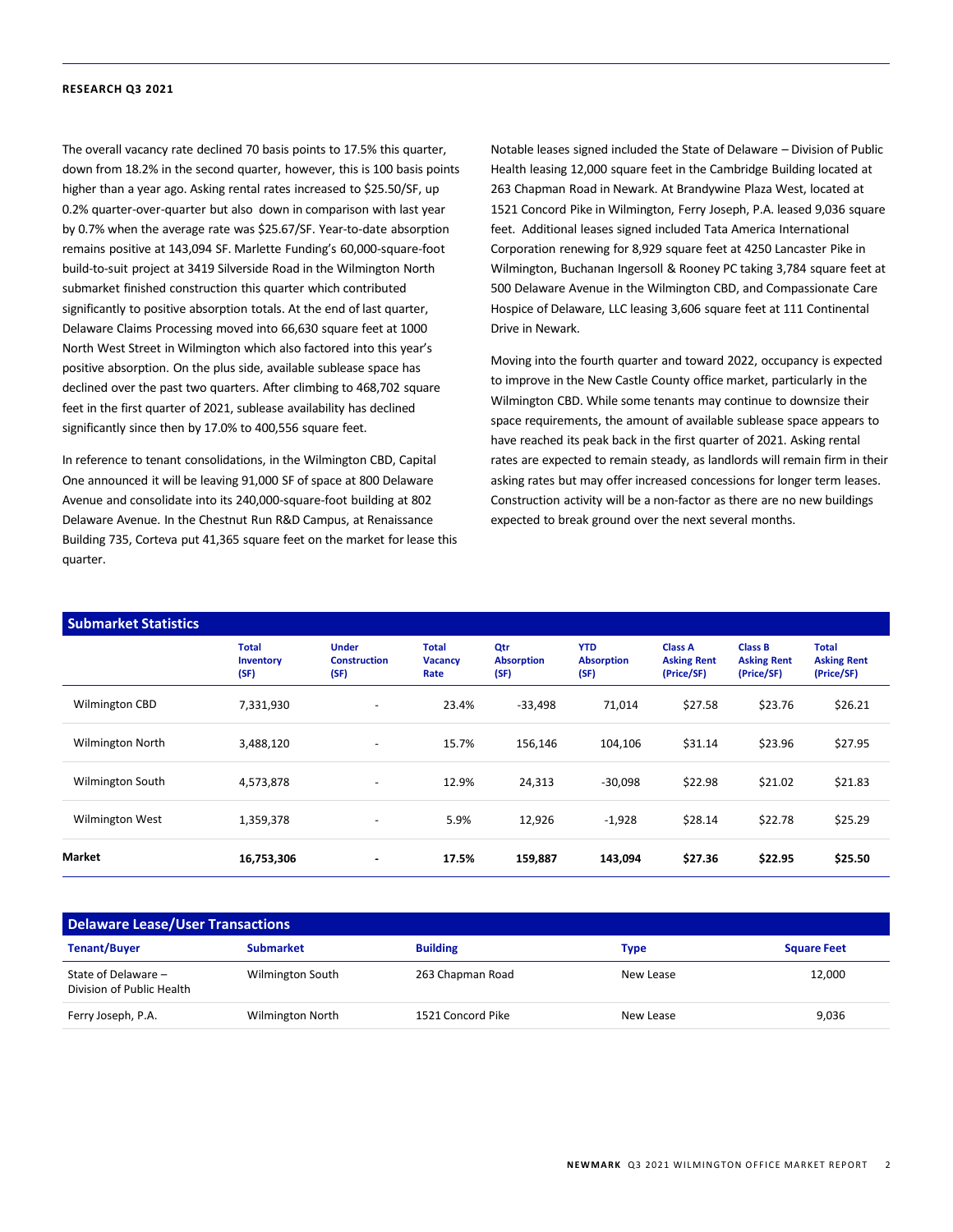#### **Economic Conditions**

The unemployment rate for the Wilmington, Delaware metropolitan division declined by 350 basis points year-over-year, from 9.1% in August of 2020 to 5.6% in August of 2021. After 13 straight months of negative growth, payroll employment has been positive over the past five months. Except for the financial activities sector, every tracked industry in the Wilmington, Delaware metro division has demonstrated positive growth over the past 12 months. The leisure and hospitality (+27.4%), trade and transportation (+6.3%) and the construction (+5.4%) sector all experienced the largest gains of all industries.

The unemployment rate is expected to decline further moving into the fourth quarter of 2021. Payroll employment is also projected to increase as more tenants are expected to return to the office which will spur further employment across all industries.

# **Employment by Industry**

#### **WILMINGTON, DE, METROPOLITAN DIVISION, 2021 AVERAGE**



Source: U.S. Bureau of Labor Statistics, August 2021.



### **Payroll Employment (Total Nonfarm)**





Source: U.S. Bureau of Labor Statistics, August 2021. Source: U.S. Bureau of Labor Statistics, August 2021.



Source: Newmark Research, August 2021. Source: U.S. Bureau of Labor Statistics, August 2021.

**Greater Philadelphia Markets Sublease Analysis**